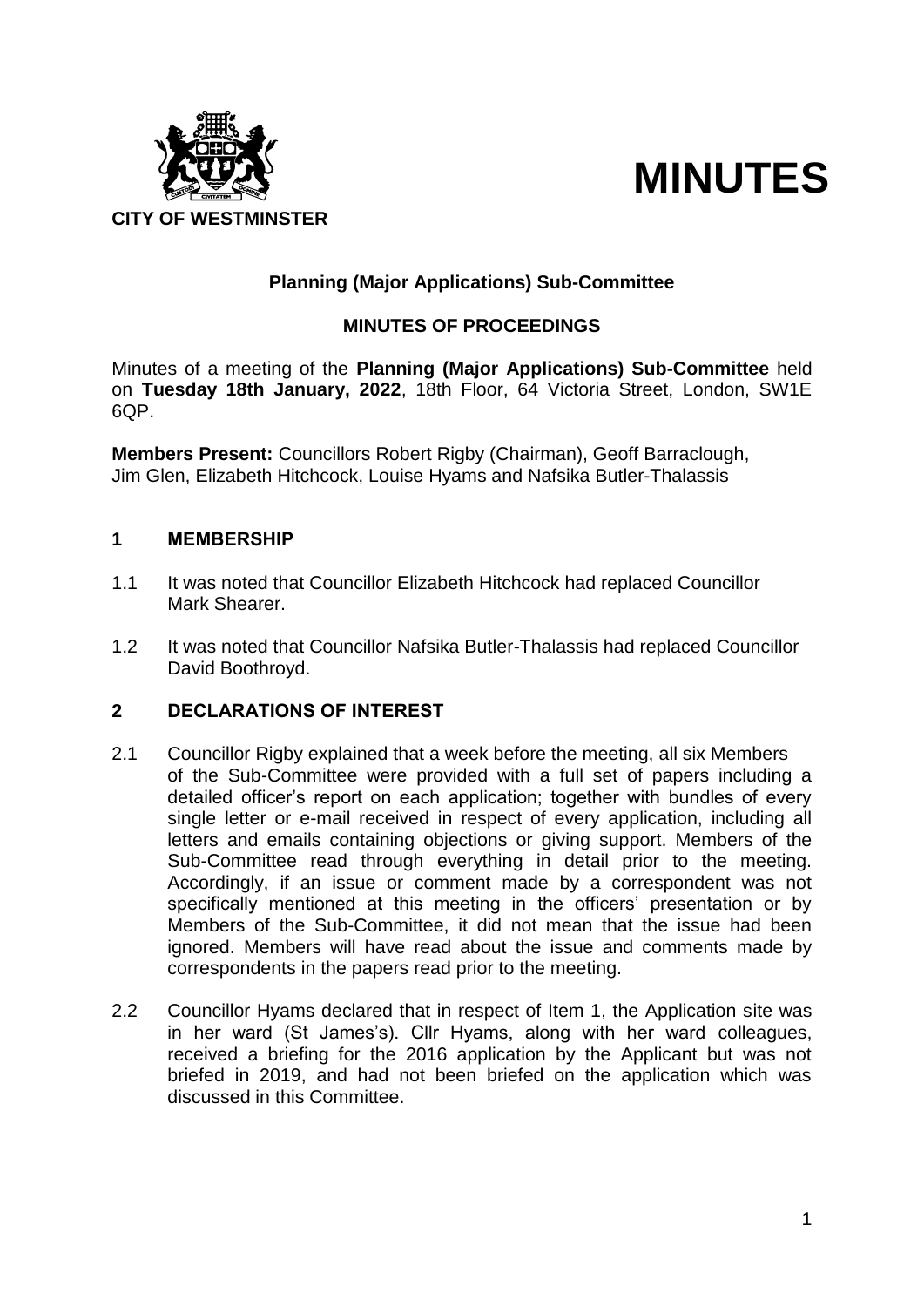### **3 MINUTES**

### 3.1 **RESOLVED:**

That the minutes of the meeting held on 23 November 2021 be signed by the Chair as a correct record of proceedings.

### **4 PLANNING APPLICATIONS**

### **1 25 - 31 WELLINGTON STREET LONDON WC2E 7DD**

Partial demolition, alterations, extensions and refurbishment of existing buildings to provide a part 4-8 storey block plus one basement level for use as Hotel (Class C1) with ancillary facilities and roof terrace; continued pub/bar (Sui Generis) and residential (Class C3) at 23 Wellington Street; provision of plant, servicing, cycle parking and other associated works (Site includes: 23 Wellington Street, 25-31 Wellington Street, 22 Tavistock Street, 24-28 Tavistock Street, 13-14 Exeter Street, 12 Burleigh Street, 14 Burleigh Street and 15 Exeter Street).

An additional representation was received from Applicant (13/01/2022).

A late representation was received from the Covent Garden Community Association (18/01/2022).

The Presenting Officer tabled the following corrections and amendments to draft conditions.

#### **Item No. 1 25-31 Wellington Street London WC2E 7DD**

#### **Corrections to NPPF paragraph references in report:**

8.2 Townscape and Design

Start of paragraph 7–correct NPPF paragraph reference is 199 not 132 Start of paragraph 10–correct NPPF paragraph reference is 202 not 134

8.8 Westminster City Plan Penultimate line of paragraph–correct NPPF paragraph reference is 47 not 49

8.10 National Policy/Guidance Considerations Second line – should read NPPF 2021 not NPPF 2019

#### **Amendments to draft conditions:**

#### Condition 30

Before anyone moves into the property, you must provide the separate stores for waste and materials for recycling shown on drawing number P20049-FCH-XX-B1-DR-A-1301 P03 & P20049-FCH-00-DR-A-1302 P03 prior to occupation and thereafter you must permanently retain them for the storage of waste and recycling. You must clearly mark them and make them available at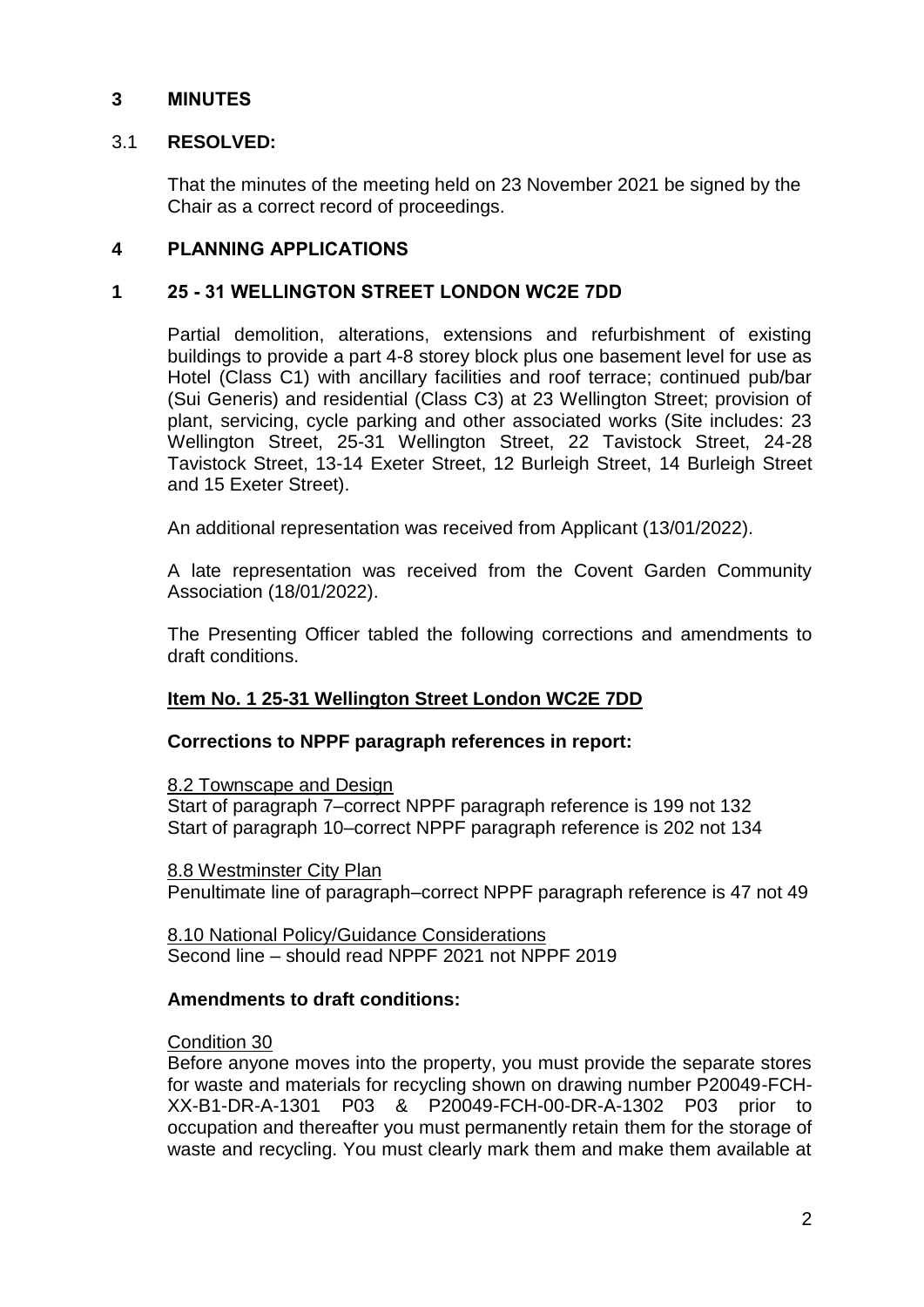all times to everyone using the hotel, bar/bistro, pub and residential. No waste or bins should be left or stored on the public highway.

#### Condition 43

Pre-Commencement Condition: No development shall commence until a programme has been submitted to and approved by the City Council as local planning authority for the implementation of a Community Liaison Group to keep local residents and businesses including the Lyceum Theatre informed throughout the demolition and construction works and for when the hotel is operational.

#### Additional condition:

A post construction BREEAM assessment to demonstrate a target rating of Excellent has been achieved shall be submitted to and approved by the local planning authority within two months of practical completion. The details approved in the BREEAM report shall thereafter be retained, and shall not be removed.

Naomi Heaton addressed the Sub-Committee in support of the application.

#### **RESOLVED UNANIMOUSLY**

That permission be granted subject to additional Conditions as tabled and additional Conditions recommended by the Committee.

- 1. That conditional permission, as amended, be granted subject to:
	- a) a s106 legal agreement to secure the following:
		- i. Employment and Skills plan

ii. Financial contribution of £335,022.17 to the Westminster Employment Service - index linked and payable prior to the commencement of development

iii. Carbon off-set payment of £695.40 index linked and payable prior to commencement of development

iv. Financial payment index linked to cover cost of essential highways works including the creation of an on-street loading bay in Exeter Street and changes to on-street parking and loading restrictions

v. Monitoring costs

- b) Condition 16 be amended to omit reference to roof top bar/terrace
- c) Condition 18 be amended to state that a closing time of 0100 on Monday to Saturday and midnight on Sundays for the bistro/bar be implemented.
- d) Condition 20 be amended to state that the Operational Management Plan for the hotel include 'house rules' which prohibit the use of terraces accessible via guest bedrooms after 10pm daily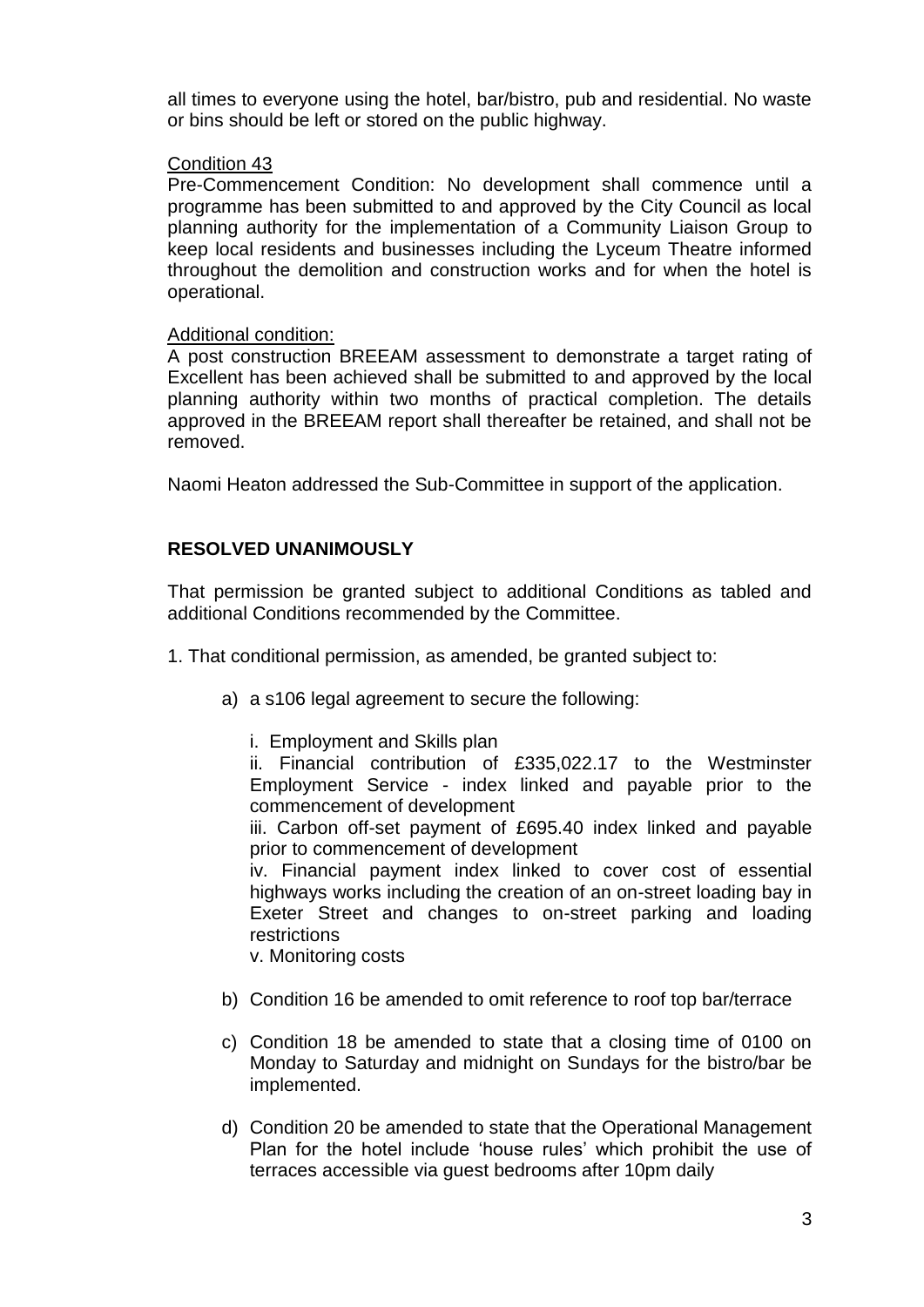- e) Condition 32 to be amended to require the Servicing Management Plan to include full details of the hours of servicing and to encourage the use of electric vehicles and, when the application for approval of details is submitted, it shall be reported back to Committee.
- f) an additional amending Condition requested by the Committee to require the removal of the proposed internal door openings from the three flats in 23 Wellington Street into the hotel and therefore the covenant in draft S106 is not required.
- g) an additional Condition requested by the Committee to limit number of hotel bedrooms to 189 was agreed.
- h) an informative be included which ensures the Community Liaison Group involves the St James's ward Councillors.
- i) an informative be included to reflect the inclusion of the Lyceum Theatre in the detailed COCP/SEMP to ensure the theatre is protected.
- j) any changes to the highway layout in Exeter Street should also explore the possibility of creating more short-stay cycle parking

2. That if the S106 legal agreement had not been completed within eight weeks of the Committee resolution then:

a) The Director of Place Shaping and Town Planning shall consider whether the permission can be issued with additional condition to secure the benefits listed above. If this is possible and appropriate, the Director of Place Shaping and Town Planning is authorised to determine and issue such a decision under Delegated Powers, however, if not

b) The Director of Place Shaping and Town Planning shall consider whether permission be refused on the grounds that it has not proved possible to complete an agreement within an appropriate timescale, and the proposal is unacceptable in the absence of the benefits that would have been secured; if so, the Director of Place Shaping and Town Planning is authorised to determine the application and agree appropriate reason for refusal under Delegated Powers.

3. That conditional listed building consent be granted.

4. That the reasons for granting listed building consent as set out in Informative 1 of the draft decision letter was agreed.